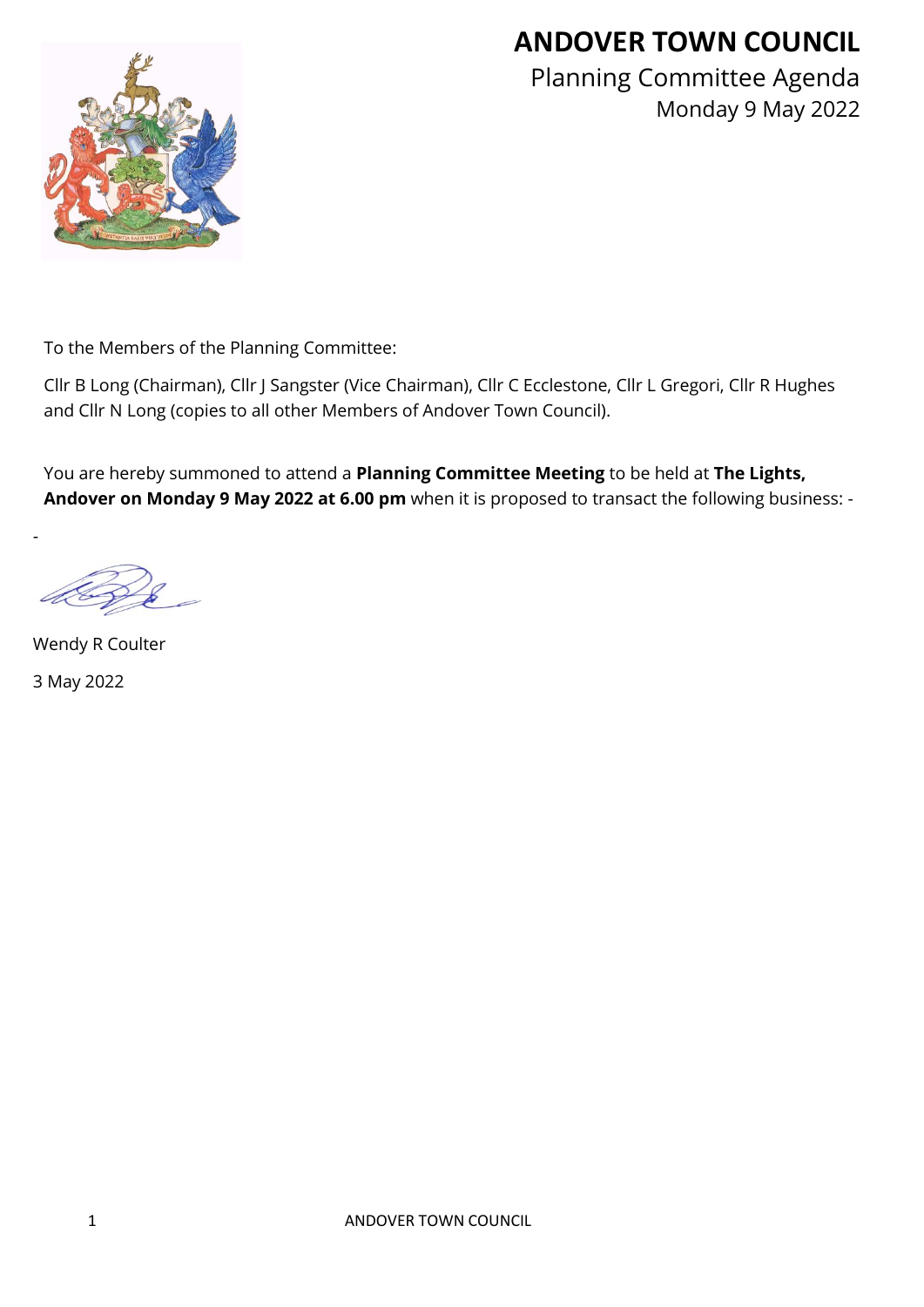## **ANDOVER TOWN COUNCIL**



Planning Committee Agenda Monday 9 May 2022

**MEMBERS OF THE PUBLIC ARE WELCOME TO ALL MEETINGS:** In line with Andover Town Council's "Recording at Meetings" Policy, Members and the public are requested to note that this meeting will be recorded by the Council, and may also be subject to the recording by members of the public.

| <b>Item 1: Apologies for Absence</b>                                           | 3                       |
|--------------------------------------------------------------------------------|-------------------------|
| Item 2: Declarations of Interest                                               | 3                       |
| <b>Item 3: Minutes</b>                                                         | $\overline{\mathbf{3}}$ |
| Item 4: Public Participation                                                   | 3                       |
| Item 5: Planning Applications for Consideration by Committee                   | 3                       |
| <b>Item 6: Decision Notices</b>                                                | 5                       |
| <b>Item 7: Consultations</b>                                                   | 5                       |
| Item 8: L2 Development Public Consultation Update                              | 6                       |
| <b>Item 9: Street Naming</b>                                                   | 6                       |
| Item 10: Communications from Test Valley Borough Council                       | 6                       |
| Item 11: Test Valley Borough Council - Northern Area Planning Committee        | 6                       |
| Item 12: Communications from Hampshire County Council                          | 6                       |
| <b>Item 13: Street Trading Licences</b>                                        | 6                       |
| Item 14: Questions to Hampshire County Council and Test Valley Borough Council | 6                       |
| Item 15: Committee Work Programme                                              | 6                       |
| <b>Item 16: Date of Next Meeting</b>                                           | 6                       |
| <b>Appendix A: Minutes of the last Meeting</b>                                 | $\overline{7}$          |
| <b>Appendix B: Members Information List 15 &amp; 16</b>                        | 13                      |
| <b>Appendix C: Consultation - Special Engineering Difficulty Designation</b>   | 16                      |
| <b>Appendix D: Committee Work Programme</b>                                    | 18                      |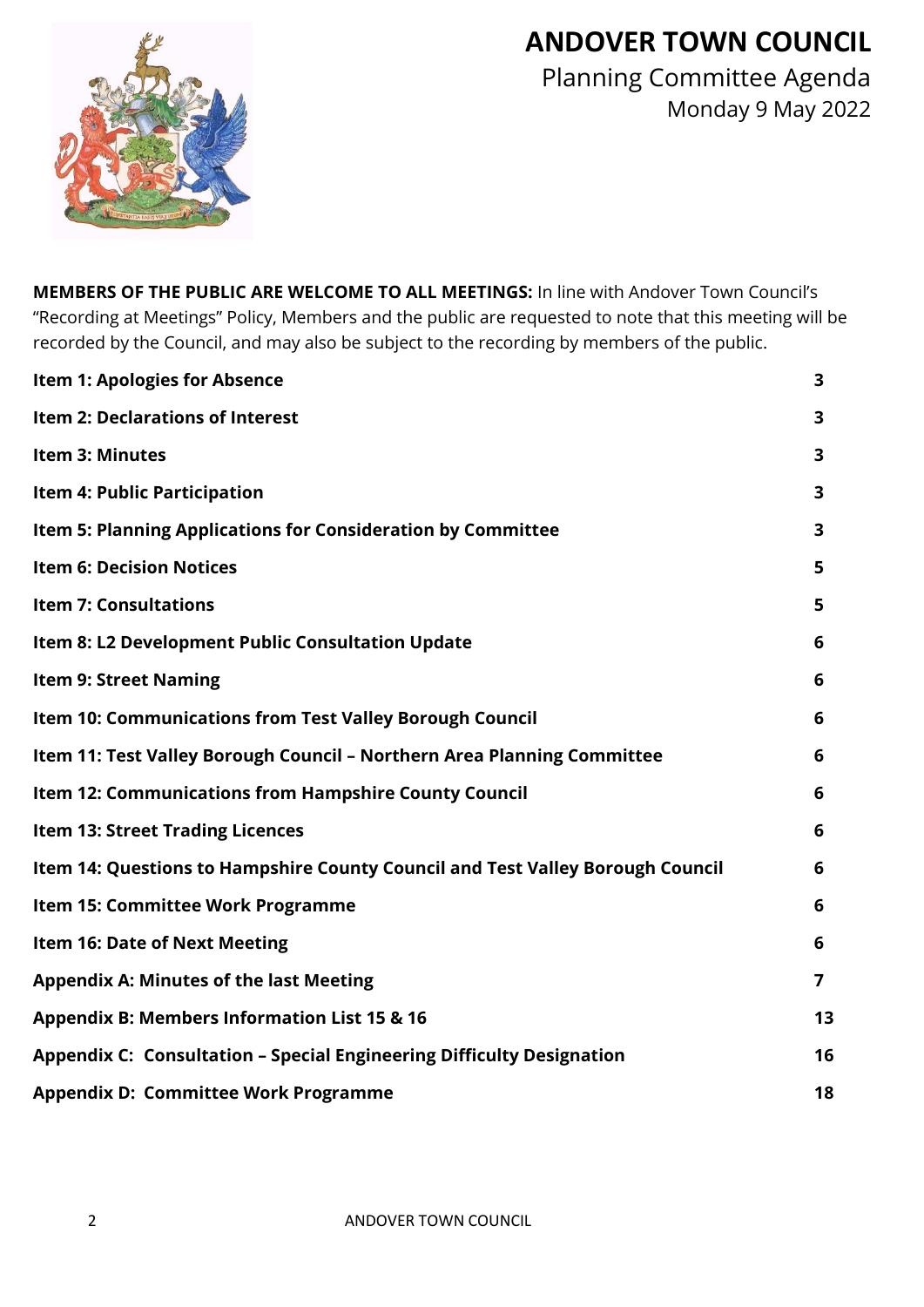**MEMBERS OF THE PUBLIC ARE WELCOME TO ALL MEETINGS:** In line with Andover Town Council's "Recording at Meetings" Policy, Members and the public are requested to note that this meeting will be recorded by the Council, and may also be subject to the recording by members of the public.

### **Item 1: Apologies for Absence**

To receive and accept any apologies for absence.

#### **Item 2: Declarations of Interest**

To **note** any declarations of interest relevant to the planning applications to be considered.

#### **Item 3: Minutes of Previous Meeting**

To agree the Minutes of the Planning Committee meeting held on Monday 25 April 2022 - attached at **Appendix A (Page 7).**

#### **Item 4: Public Participation**

There is an opportunity for members of the public to make statements or ask questions on items on the agenda or on other items relevant to the Town to which an answer may be given in the meeting and recorded in the minutes or, if necessary, a written reply will follow or the questioner will be informed of the appropriate contact details. Each person is limited to 3 minutes and the total amount of time set aside will be 15 minutes.

## **Item 5: Planning Applications for Consideration by Committee**

To **consider and make observations on** Andover Planning Applications from Test Valley Borough Council weekly Lists of 15, 16 & 17

List 17has not been published at the time of going to print. Once available it can be viewed at: [www.testvalley.gov.uk](http://www.testvalley.gov.uk/)

| 5.1 | 22/01054/REJN<br>19/04/2022<br><b>ANDOVER TOWN</b><br>(HARROWAY)  | Application to determine if prior approval is<br>required for a proposed installation of other<br>solar photovoltaics (PV) equipment on a non-<br>domestic building | Howard Tenens -<br>Assent100, Stephenson<br>Close, Portway Business<br>Park |
|-----|-------------------------------------------------------------------|---------------------------------------------------------------------------------------------------------------------------------------------------------------------|-----------------------------------------------------------------------------|
| 5.2 | 22/01011/ADVN<br>14/04/2022<br><b>ANDOVER TOWN</b><br>(WINTON)    | Installation of 1 no. internally illuminated fascia<br>sign, 1 no. internally illuminated projecting sign<br>and replacement of ATM surround                        | 9 Bridge Street,<br>Andover, Hampshire                                      |
| 5.3 | 22/01062/CLPN<br>19/04/2022<br><b>ANDOVER TOWN</b><br>(DOWNLANDS) | Application for a lawful development certificate<br>for proposed demolition of conservatory and<br>erection of single storey rear extension                         | Silverdene, 25<br>Walworth Road, Picket<br>Piece                            |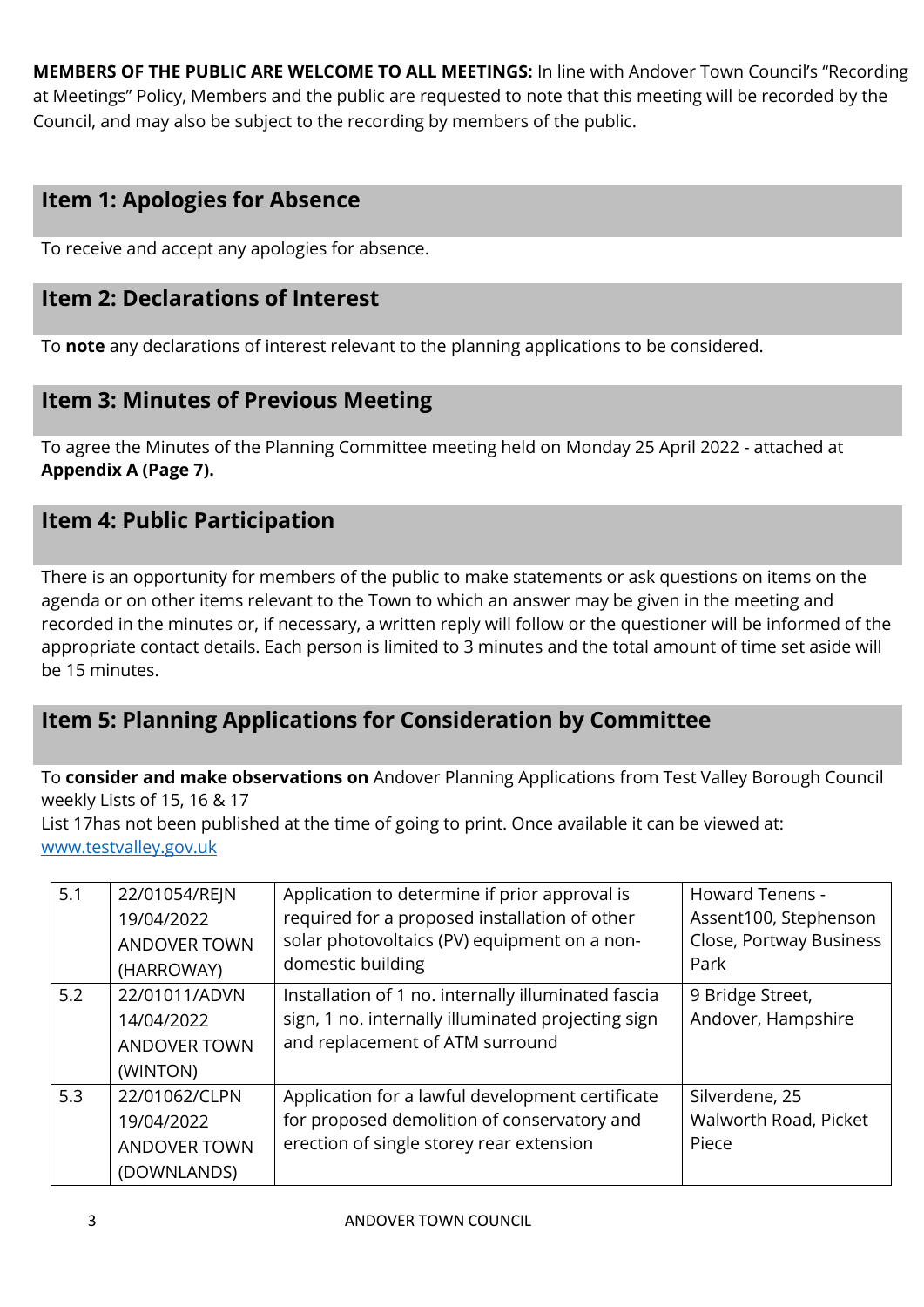| 5.4  | 22/01050/FULLN<br>19/04/2022<br><b>ANDOVER TOWN</b><br>(MILLWAY) | Erection of conservatory at rear                                                                                                                                      | 7 Wykeham Court,<br>Osborne Road, Andover                           |
|------|------------------------------------------------------------------|-----------------------------------------------------------------------------------------------------------------------------------------------------------------------|---------------------------------------------------------------------|
| 5.5  | 22/01076/CLPN<br>21/04/2022<br><b>ANDOVER TOWN</b><br>(ST MARYS) | Certificate of proposed lawful development for a<br>single storey rear extension                                                                                      | 198 Pilgrims Way,<br>Andover, Hampshire                             |
| 5.6  | 22/00835/TPON<br>21/04/2022<br><b>ANDOVER TOWN</b><br>(WINTON)   | T2 - Lawson Cypress - Fell                                                                                                                                            | 4 Tyhurst Place,<br>Winchester Road,<br>Andover                     |
| 5.7  | 22/01090/REJN<br>22/04/2022<br><b>ANDOVER TOWN</b><br>(HARROWAY) | Application to determine if prior approval is<br>required for a proposed installation of other<br>solar photovoltaics (PV) equipment on a non-<br>domestic building   | Howard Tenens Ltd,<br>Plot 4, Macadam Way                           |
| 5.8  | 22/01091/REJN<br>22/04/2022<br><b>ANDOVER TOWN</b><br>(HARROWAY) | Application to determine if prior approval is<br>required for a proposed installation of other<br>solar photovoltaics (PV) equipment on a non-<br>domestic building   | Howard Tenens Ltd,<br>Plot 2, West Portway                          |
| 5.9  | 22/01084/REJN<br>22/04/2022<br><b>ANDOVER TOWN</b><br>(HARROWAY) | Application to determine if prior approval is<br>required for a proposed installation of other<br>solar photovoltaics (PV) equipment on a non-<br>domestic building   | Howard Tenens Ltd,<br>Units 1 And 2 (Assent<br>40), Plot 12,        |
| 5.10 | 22/01092/REJN<br>22/04/2022<br><b>ANDOVER TOWN</b><br>(HARROWAY) | Application to determine if prior approval is<br>required for a proposed installation of other<br>solar photovoltaics (PV) equipment on a non-<br>domestic building   | Howard Tenens Ltd,<br>Plot 5, Macadam Way,<br>Portway Business Park |
| 5.11 | 22/01114/FULLN<br>22/04/2022<br><b>ANDOVER TOWN</b><br>(MILLWAY) | Replace rear conservatory roof with solid roof<br>and new frames                                                                                                      | 8 Magnolia Close,<br>Andover, Hampshire                             |
| 5.12 | 22/00749/ADVN<br>26/04/2022<br><b>ANDOVER TOWN</b><br>(ST MARYS) | Display of 1 non illuminated fascia sign and 1<br>non illuminated projecting sign                                                                                     | 70 High Street,<br>Andover, Hampshire,<br><b>SP101NG</b>            |
| 5.13 | 22/01104/CLPN<br>26/04/2022<br><b>ANDOVER TOWN</b><br>(HARROWAY) | Application for a lawful development certificate<br>for a proposed loft conversion with box dormer<br>to side elevation, 4 rooflights, and erection of<br>front porch | 8 Tollgate Road,<br>Andover, Hampshire                              |
| 5.14 | 22/01145/FULLN<br>27/04/2022<br><b>ANDOVER TOWN</b><br>(MILLWAY) | Extension to storage or distribution (Class B8)<br>building                                                                                                           | The Grain Silo, Weyhill<br>Road, Andover                            |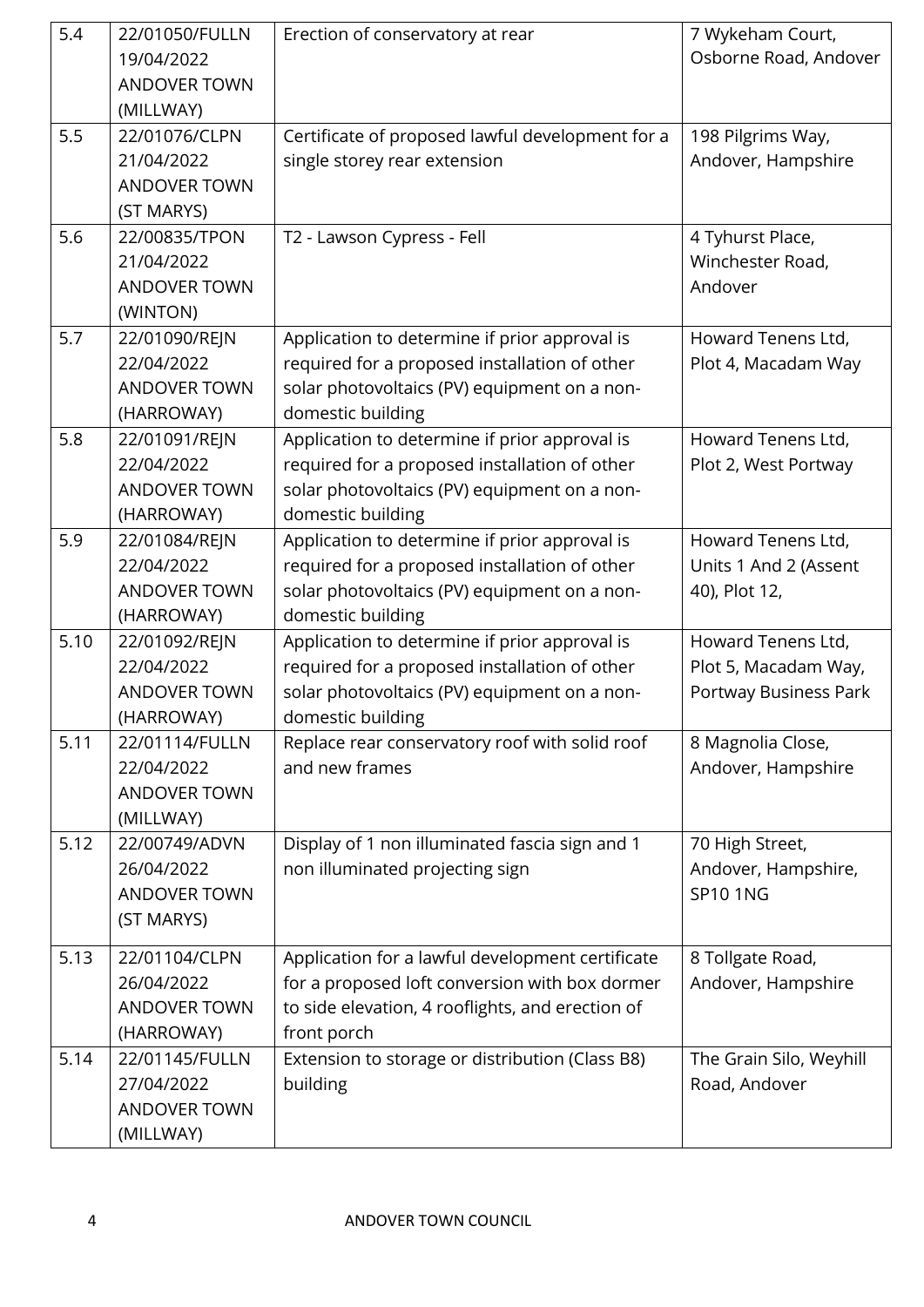| 5.15 | 22/01158/CLPN       | Application for a lawful development certificate   | 8 Highlands Road,                           |
|------|---------------------|----------------------------------------------------|---------------------------------------------|
|      | 27/04/2022          | for proposed conservatory to side of property      | Andover, Hampshire                          |
|      | ANDOVER TOWN        |                                                    |                                             |
|      | (ST MARYS)          |                                                    |                                             |
| 5.16 | 22/01140/FULLN      | Install orangery to rear of the property           | 65 Saddle Way,                              |
|      | 27/04/2022          |                                                    | Andover, Hampshire                          |
|      | <b>ANDOVER TOWN</b> |                                                    |                                             |
|      | (DOWNLANDS)         |                                                    |                                             |
| 5.17 | 22/01139/FULLN      | Erection of 2 storey extension                     | 15 Oat Road, Andover,                       |
|      | 27/04/2022          |                                                    | Hampshire                                   |
|      | <b>ANDOVER TOWN</b> |                                                    |                                             |
|      | (ROMANS)            |                                                    |                                             |
| 5.18 | 22/00882/FULLN      | Covered timber pergola with resin floor, fixed     | Anton Arms, Salisbury                       |
|      | 14.04.2022          | seating, heating and lighting, festoon lighting to | Road, Andover,                              |
|      | ANDOVER TOWN        | front patio                                        | Hampshire SP10 2JN                          |
|      | (MILLWAY)           |                                                    |                                             |
| 5.19 | 22/01016/FULLN      | Single storey front extension to provide home      | 13 Millway Close,                           |
|      | 12.04.2022          | study                                              | Andover, Hampshire,                         |
|      | ANDOVER TOWN        |                                                    | <b>SP10 3AX</b>                             |
|      | (MILLWAY)           |                                                    |                                             |
|      |                     |                                                    |                                             |
| 5.20 | 22/01170/ADVN       | Display of 1 internally illuminated external pylon | 27 Hopkinson Way,<br>Portway Business Park, |
|      | 28/04/2022          | sign                                               | Andover                                     |
|      | <b>ANDOVER TOWN</b> |                                                    |                                             |
|      | (HARROWAY)          |                                                    |                                             |
| 5.21 | 21/03157/FULLN      | Change of use to convert the commercial unit to    | Unit 1A, 132 Weyhill                        |
|      | 03/05/2022          | a hot food takeaway                                | Road, Andover, SP10                         |
|      | <b>ANDOVER TOWN</b> |                                                    | 3BE                                         |
|      | (HARROWAY)          |                                                    |                                             |
|      |                     |                                                    |                                             |

## **Item 6: Decision Notices**

Members are requested to **note** the following decision notices for Planning Applications in the Andover area from Test Valley Borough Council Lists 15, 16 & 17 attached at **Appendix B (Page 13).**  List 17 had not been published at the time of going to print. Once available it can be viewed at [www.Testvalley.gov.uk.](http://www.testvalley.gov.uk/)

## **Item 7: Consultation**

Members to **consider** and **formulate** a response to the following:

Consultation – **Special Engineering Difficulty Designation** attached at **Appendix C (Page 16)** [http://static.hauc-uk.org.uk/downloads/Advice\\_Note\\_No\\_2009-07.pdf](https://protect-eu.mimecast.com/s/F-fHCkwMYukolC2SOUO?domain=static.hauc-uk.org.uk) (Closing date for comments is 11 May 2022)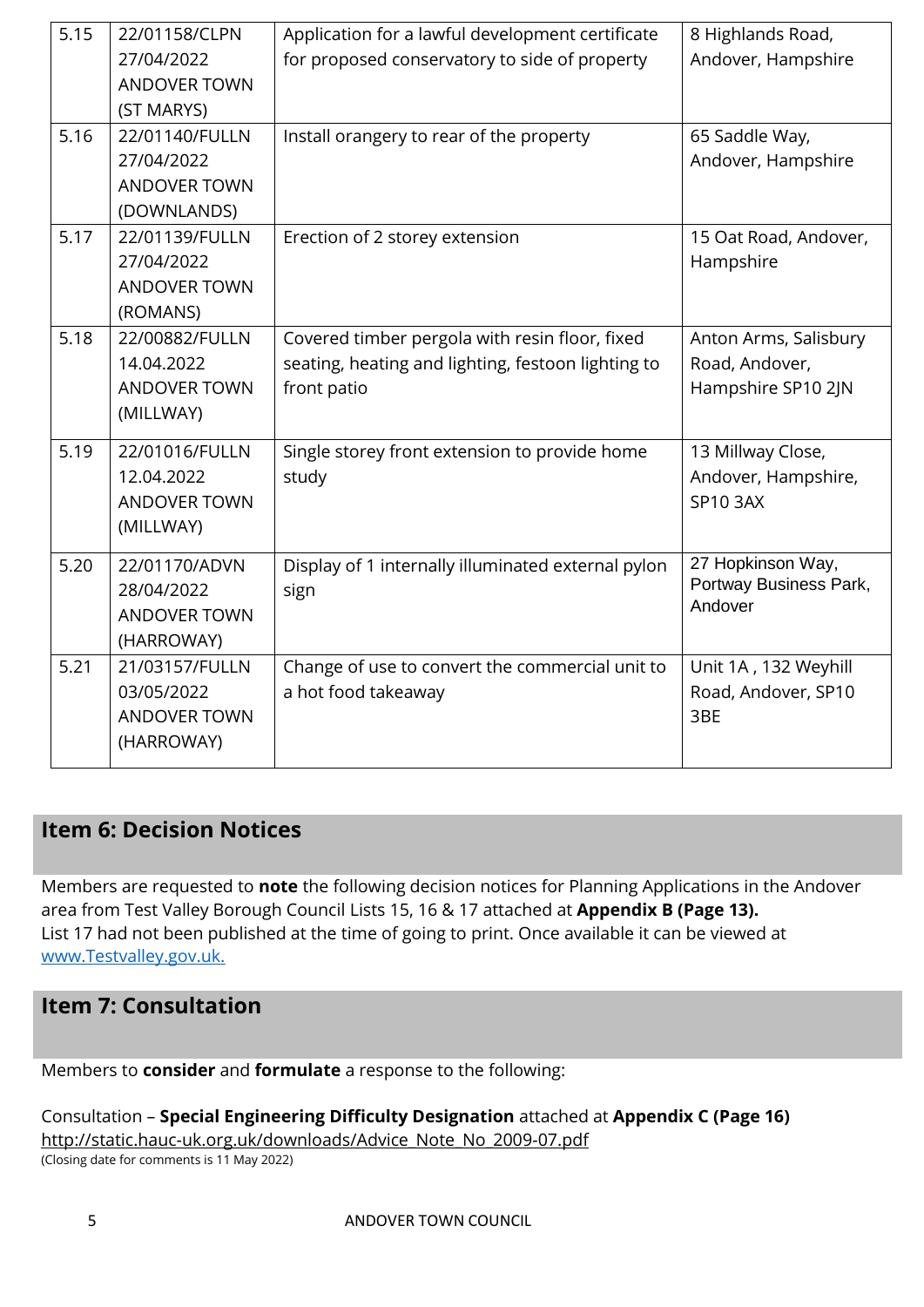## **Item 8: L2 Development Public Consultation Update**

To **receive** an update on the Augusta Park L2 Development Public Consultation.

## **Item 9: Street Naming**

To **consider** any notifications received from Test Valley Borough Council.

#### **Item 10: Communications from Test Valley Borough Council**

To **consider and make observations** on any notifications received from Test Valley Borough Council.

#### **Item 11: Test Valley Borough Council – Northern Area Planning Committee**

To **consider** whether any applications, to be considered at the Test Valley Borough Council Northern Area Planning Committee (NAPC) require any further comment and or representation from the Town Council.

Planning Application 22/00753/FULLN is scheduled to be reviewed at the NAPC meeting on 12 May 2022. (Committee's previous response: No objection.)

#### **Item 12: Communications from Hampshire County Council**

To **consider** any communications received from Hampshire County Council.

#### **Item 13: Street Trading Licences**

To **consider** any applications for Street Trading Licences received.

#### **Item 14: Questions to Hampshire County Council and Test Valley Borough Council**

To **receive** any questions from Planning Committee for Hampshire County Council and Test Valley Borough Council regarding updates on on-going projects.

#### **Item 15: Works Programme**

Members to **consider** a Programme of Works at **Appendix D (Page 18)**

#### **Item 16: Date of the next Meeting**

Members are requested to **note** the date of the next meeting: **Monday 9 May 2022,** at **The Lights, Andover, starting at 6.00pm.**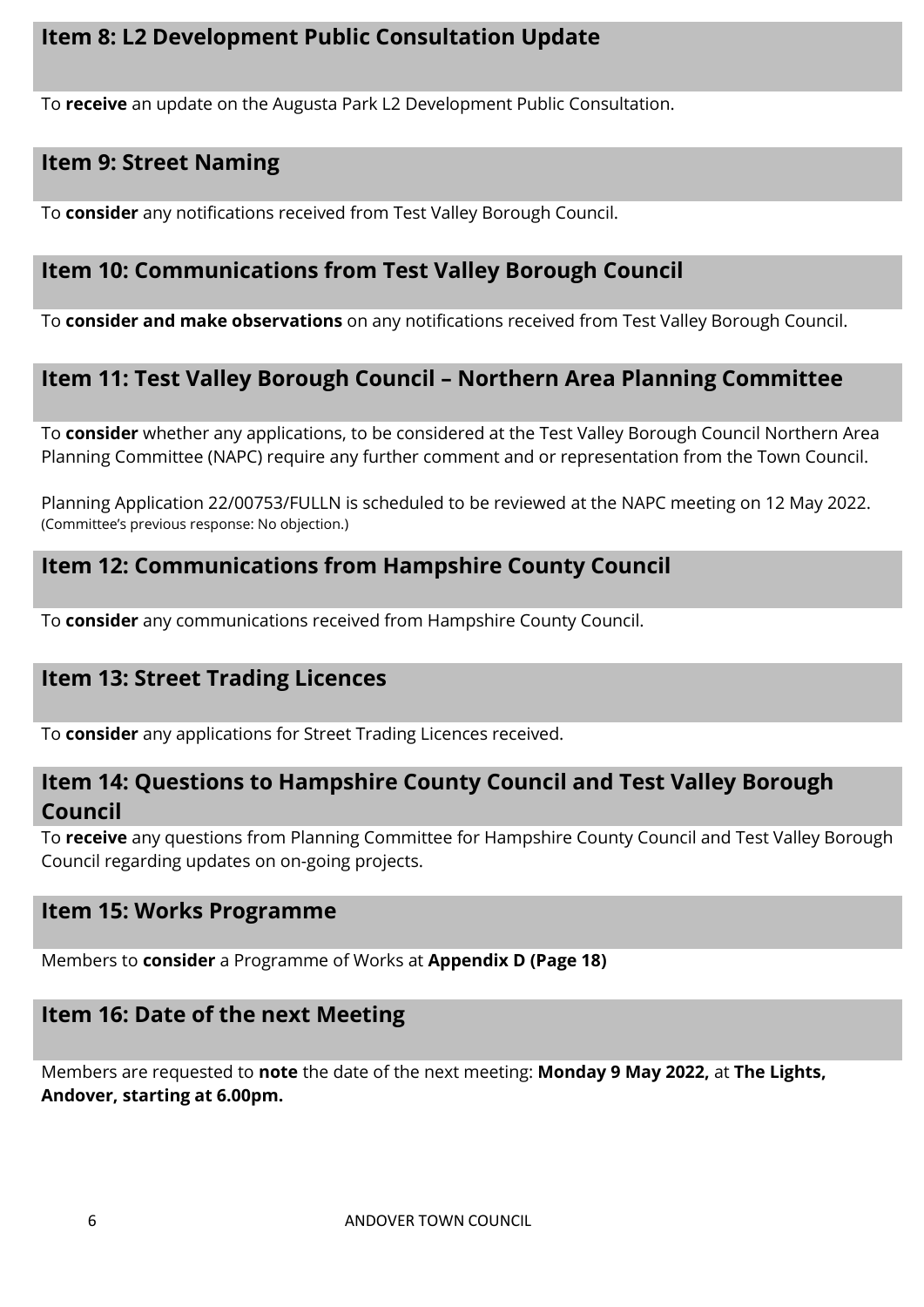## **Appendix A: Minutes**

**Time and date** 6.00pm on Monday, 25 April 2022

**Place** The Lights, Andover

#### **Details of Attendance:**

Cllr B Long (Chairman) (P), Cllr C Ecclestone (A), Cllr L Gregori (P), Cllr R Hughes (A), Cllr N Long (P) and Cllr J Sangster (A).

**Officers Present:** Michelle Young (Committee Officer)

**Other Councillors present:** 0

**Members of the Public:** 0 **Members of the Press:** 1

## **PC 218/04/22 Apologies for Absence**

Apologies were received and accepted from Councillors C Ecclestone and R Hughes.

## **PC 219/04/22 Declarations of Interest**

Declarations of Interest were raised in relation to item 7 on the agenda, by Councillor L Gregori.

## **PC 220/04/22 Minutes of Previous Meeting**

It was proposed by Councillor N Long and seconded by Councillor L Gregori that the Minutes of the Planning Committee meeting held on Monday 28 March 2022 be signed by the Chairman as a correct record.

A vote was taken which was unanimous.

**RESOLVED: That the Minutes of the Planning Committee meeting held on Monday 28 March 2022 be signed by the Chairman as a correct record.**

## **PC 221/04/22 Public Participation**

There were no Members of the Public present at the meeting.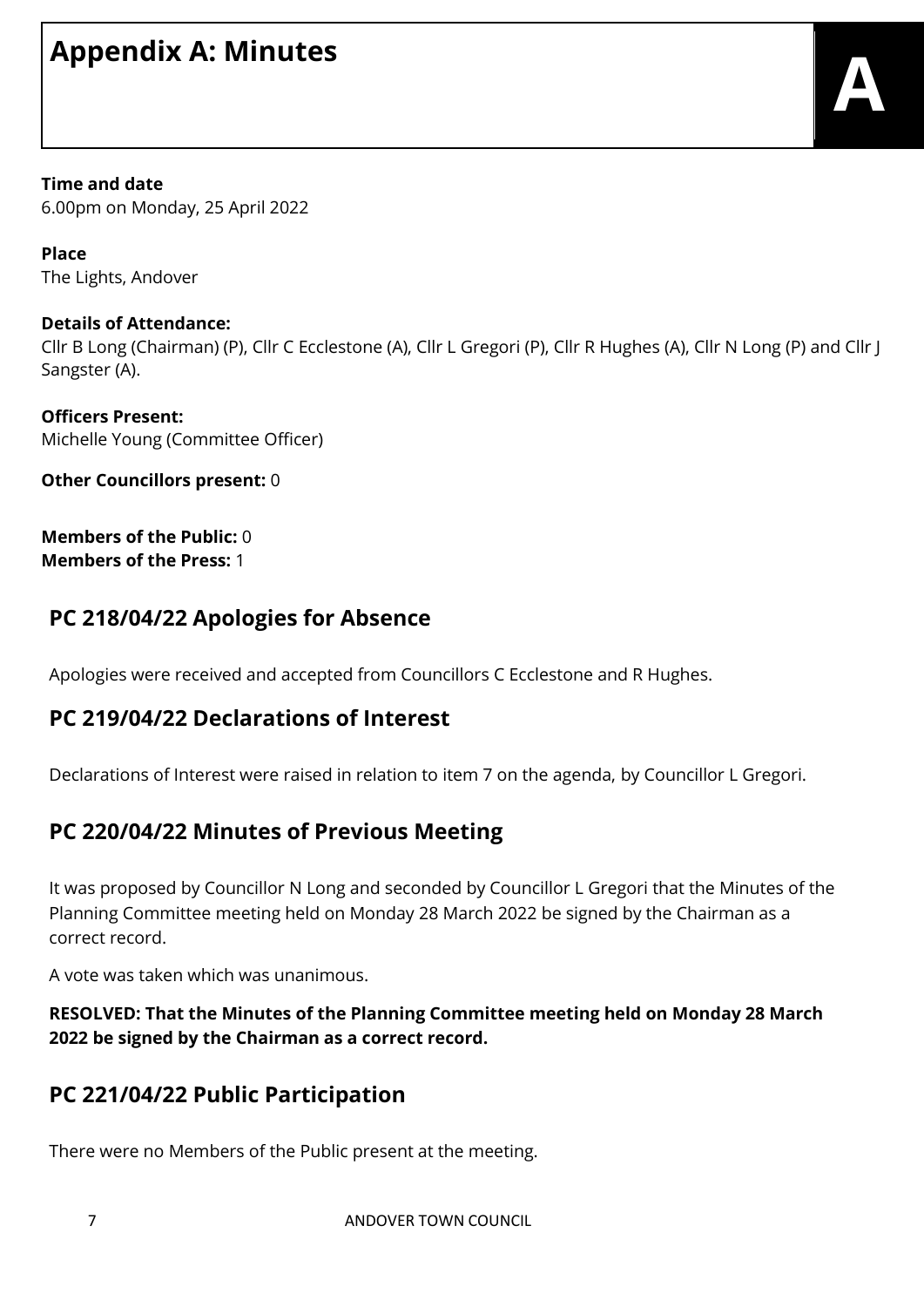## **PC 222/04/22 Planning Applications for Consideration by Committee**

Members considered and made observations on Andover Town Planning Applications on Test Valley Borough Council weekly lists of 12, 13 & 14.

| 22/00774/FULLN      | Change of use from A4 to A3 & A5 use (Class E)                                                                                                              | 2 Winchester Street,      |
|---------------------|-------------------------------------------------------------------------------------------------------------------------------------------------------------|---------------------------|
| 24/03/2022          | to allow use as a small takeaway with some                                                                                                                  | Andover, Hampshire        |
| <b>ANDOVER TOWN</b> | dining in facilities                                                                                                                                        |                           |
| (WINTON)            |                                                                                                                                                             |                           |
| No objection        |                                                                                                                                                             |                           |
| 22/00212/FULLN      | Roof and rainwater outlet replacement, bird                                                                                                                 | 9 Bridge Street, Andover, |
| 28/03/2022          | netting removed and reinstated, paint fire                                                                                                                  | SP10 1BD                  |
| <b>ANDOVER</b>      | escape stairway, replace walkway, render                                                                                                                    |                           |
| <b>TOWN</b>         | replacement to rear and side elevation, new                                                                                                                 |                           |
| (WINTON)            | Downpipes and gutter, installation of external<br>light                                                                                                     |                           |
| Objection:          |                                                                                                                                                             |                           |
|                     | No detail has been provided regarding the type of guttering to be used. This is in a<br>conservation area and must be in keeping with the surrounding area. |                           |
| 22/00849/FULLN      | Garden building with veranda                                                                                                                                | 221 Vigo Road, Andover,   |
| 29/03/2022          |                                                                                                                                                             | Hampshire                 |
| ANDOVER TOWN (ST    |                                                                                                                                                             |                           |
| MARYS)              |                                                                                                                                                             |                           |
| No objection        |                                                                                                                                                             |                           |
| 22/00887/CLPN       | Application for a lawful development certificate                                                                                                            | 1 Defiance Way,           |
| 04/04/2022          | for proposed single storey side extension                                                                                                                   | Andover, Hampshire        |
| <b>ANDOVER TOWN</b> |                                                                                                                                                             |                           |
| (DOWNLANDS)         |                                                                                                                                                             |                           |
| No objection        |                                                                                                                                                             |                           |
| 22/00866/FULLN      | Provision of a permanent ramp to the High                                                                                                                   | Portland House, 55 High   |
| 01/04/2022          | Street entrance of Portland House to allow                                                                                                                  | Street, Andover           |
| ANDOVER TOWN (ST    | wheelchair access to the building                                                                                                                           |                           |
| MARYS)              |                                                                                                                                                             |                           |
| No objection        |                                                                                                                                                             |                           |
| 22/00873/FULLN      | Extend front porch                                                                                                                                          | 213 Vigo Road, Andover,   |
| 01/04/2022          |                                                                                                                                                             | Hampshire                 |
| ANDOVER TOWN (ST    |                                                                                                                                                             |                           |
| MARYS)              |                                                                                                                                                             |                           |
| No objection        |                                                                                                                                                             |                           |
| 22/00856/FULLN      | Single storey rear extension                                                                                                                                | 195 Weyhill Road,         |
| 31/03/2022          |                                                                                                                                                             | Andover, Hampshire        |
| <b>ANDOVER TOWN</b> |                                                                                                                                                             |                           |
| (MILLWAY)           |                                                                                                                                                             |                           |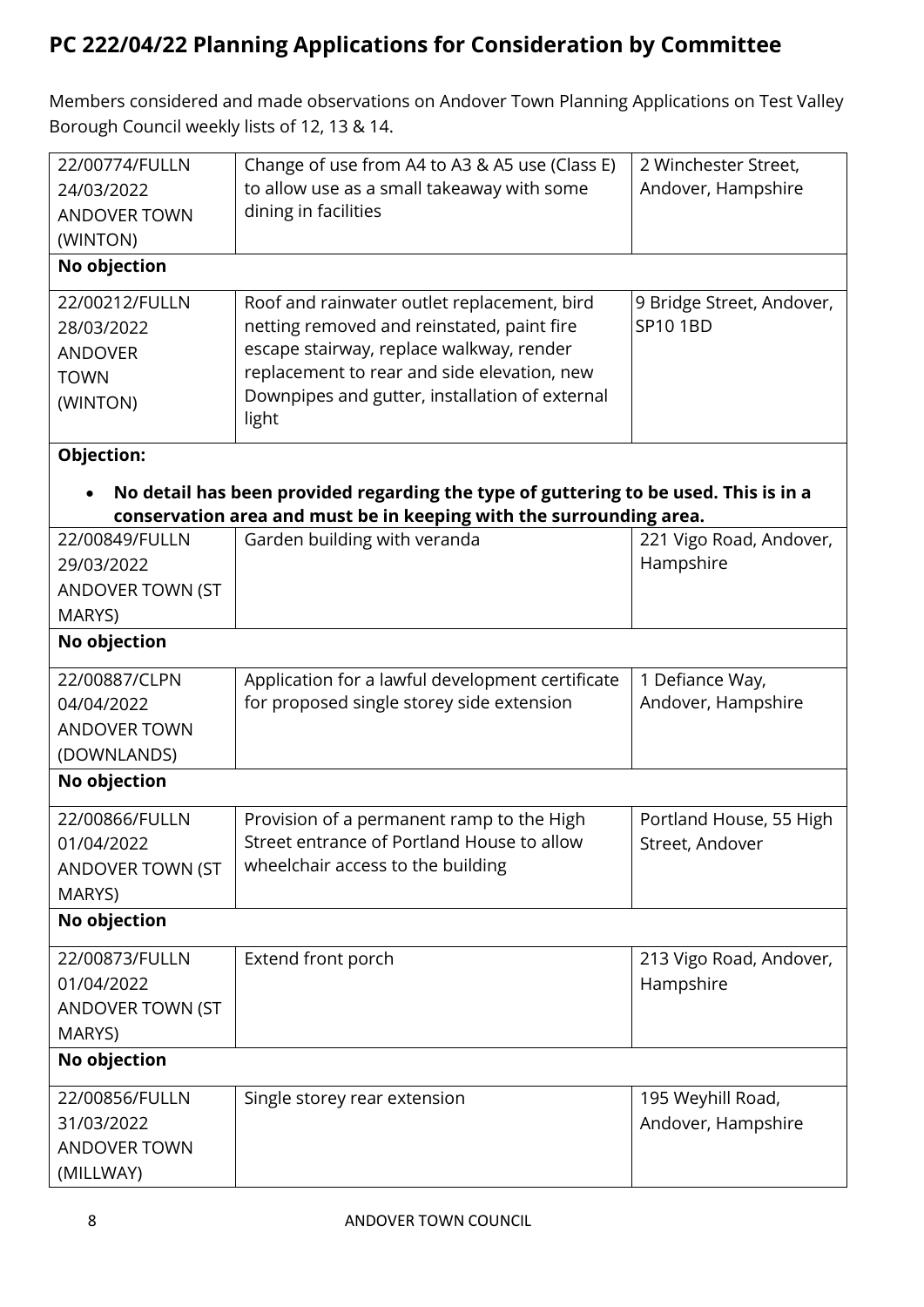| No objection                                                                    |                                                                                                                                                                                                         |                                                                                    |
|---------------------------------------------------------------------------------|---------------------------------------------------------------------------------------------------------------------------------------------------------------------------------------------------------|------------------------------------------------------------------------------------|
| 22/00860/FULLN<br>30/03/2022<br><b>ANDOVER TOWN</b><br>(WINTON)                 | Single storey rear extension to replace existing<br>conservatory                                                                                                                                        | 29 Anton Road, Andover,<br>Hampshire                                               |
| No objection                                                                    |                                                                                                                                                                                                         |                                                                                    |
| 22/00862/ADVN<br>30/03/2022<br><b>ANDOVER TOWN</b><br>(DOWNLANDS)               | Installation of an LED advertising panel in<br>window                                                                                                                                                   | Eclipse House, Picket<br>Twenty Way, Andover                                       |
| No objection                                                                    |                                                                                                                                                                                                         |                                                                                    |
| 22/00786/HCC3N<br>21.03.2022<br>ANDOVER TOWN (ST<br>MARYS)                      | Construction of a single storey two classroom<br>extension to the main building with external<br>works to accommodate the new extension, and<br>external improvement works to the main<br>entrance area | Mark Way School,<br>Batchelors Barn Road,<br>Andover, Hampshire<br><b>SP10 1HR</b> |
| No objection - Comment:                                                         |                                                                                                                                                                                                         |                                                                                    |
|                                                                                 | Review is required on the parking provision.                                                                                                                                                            |                                                                                    |
| 22/00906/OUTN<br>06/04/2022<br><b>ANDOVER TOWN</b><br>(DOWNLANDS)               | Outline planning application for the<br>development of 3 self-build dwellings with<br>access from Ox Drove all matters reserved<br>aside from access and layout                                         | Land Rear Of, Longacre,<br>Ox Drove                                                |
| No objection                                                                    |                                                                                                                                                                                                         |                                                                                    |
| 22/00938/FULLN<br>06.04.2022<br>ANDOVER TOWN (ST<br>MARYS)                      | Replace timber acoustic roof terrace screening<br>with acoustic glazed screen                                                                                                                           | The John Russell Fox, 10<br>High Street, Andover                                   |
| No objection                                                                    |                                                                                                                                                                                                         |                                                                                    |
| 22/00923/CLPN<br>06/04/2022<br><b>ANDOVER TOWN</b><br>(WINTON)                  | Certificate of proposed lawful development for<br>a loft conversion with hip to gable roof and<br>dormer to the rear of dwelling                                                                        | 115 Old Winton Road,<br>Andover, Hampshire                                         |
| Objection:                                                                      |                                                                                                                                                                                                         |                                                                                    |
| site or off road.                                                               | The planning papers does not mention additional parking provision either within the                                                                                                                     |                                                                                    |
| 22/00922/FULLN<br>06/04/2022<br><b>ANDOVER TOWN</b><br>(WINTON)<br>No objection | Single storey infill extension and internal<br>remodelling                                                                                                                                              | 115 Old Winton Road,<br>Andover, Hampshire                                         |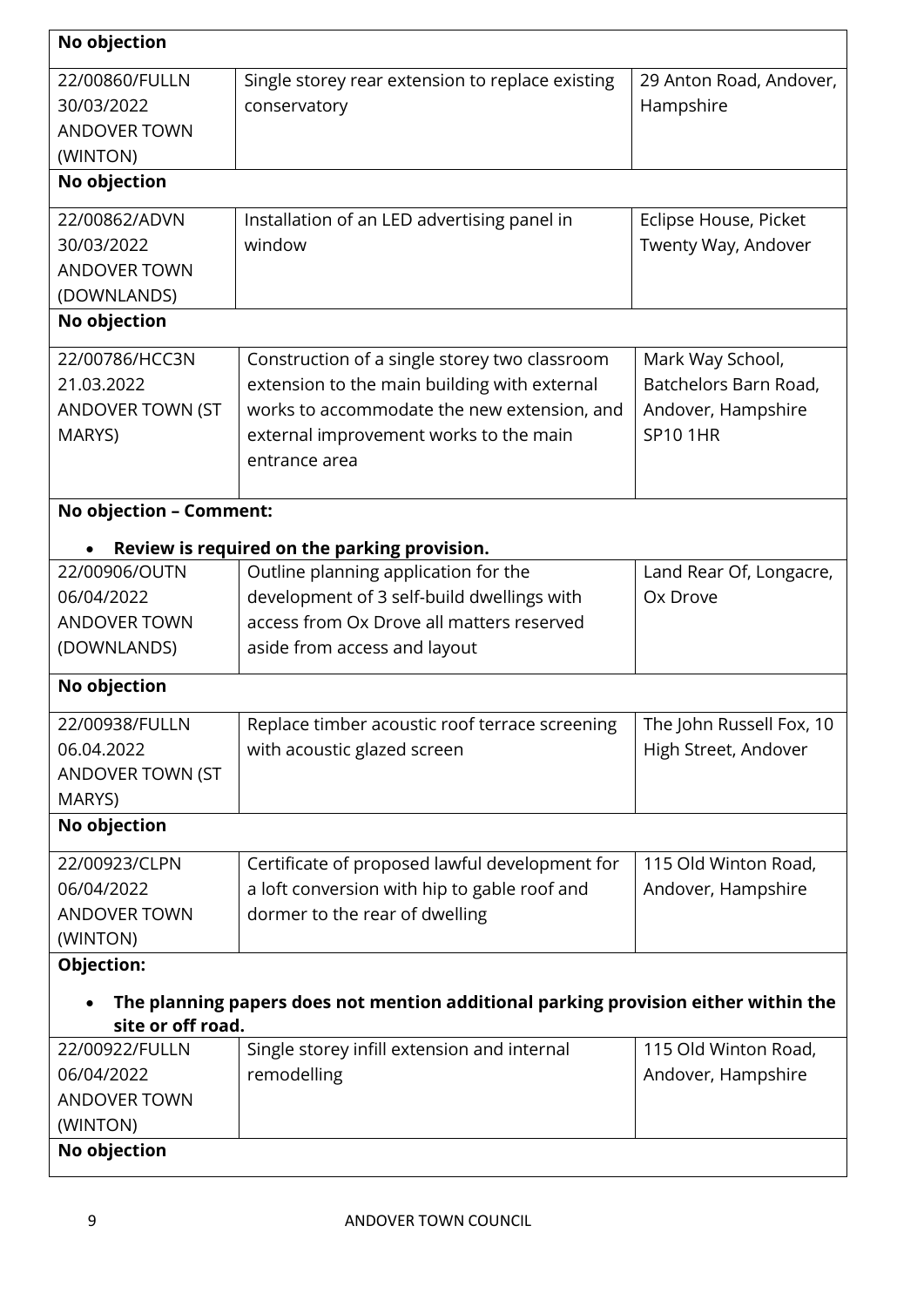| MARYS)<br>Objection:<br>application.<br>22/00946/PDHN<br>06.04.2022 | There is no travel plan included, therefore there are concerns relating to transport<br>parking, school drop offs and school pick-ups.<br>There are no plans from Winton school or Hampshire County Council in the<br><b>NOTIFICATION OF A LARGER HOME EXTENSION - (FOR INFORMATION ONLY)</b><br>Notification of proposed works to a dwelling -<br>Single storey rear extension (length from rear | 89 Weyhill Road,<br>Andover, Hampshire,<br><b>SP10 3NR</b> | Mark Ede |
|---------------------------------------------------------------------|---------------------------------------------------------------------------------------------------------------------------------------------------------------------------------------------------------------------------------------------------------------------------------------------------------------------------------------------------------------------------------------------------|------------------------------------------------------------|----------|
|                                                                     |                                                                                                                                                                                                                                                                                                                                                                                                   |                                                            |          |
|                                                                     |                                                                                                                                                                                                                                                                                                                                                                                                   |                                                            |          |
|                                                                     |                                                                                                                                                                                                                                                                                                                                                                                                   |                                                            |          |
|                                                                     |                                                                                                                                                                                                                                                                                                                                                                                                   |                                                            |          |
|                                                                     |                                                                                                                                                                                                                                                                                                                                                                                                   |                                                            |          |
|                                                                     |                                                                                                                                                                                                                                                                                                                                                                                                   |                                                            |          |
| ANDOVER TOWN (ST                                                    | servery. Construction of new MUGA                                                                                                                                                                                                                                                                                                                                                                 | Hampshire SP10 2PS                                         |          |
| 04.04.2022                                                          | containing four classrooms, a hall and food                                                                                                                                                                                                                                                                                                                                                       | London Road, Andover,                                      |          |
| 22/00918/HCC3N                                                      | Installation of a modular school building                                                                                                                                                                                                                                                                                                                                                         | The Winton School,                                         |          |
| (MILLWAY)<br>No objection                                           |                                                                                                                                                                                                                                                                                                                                                                                                   |                                                            |          |
| <b>ANDOVER TOWN</b>                                                 | to give 1.2m clearance from property                                                                                                                                                                                                                                                                                                                                                              |                                                            |          |
| 11/04/2022                                                          | reduce lateral growth on house side of crown                                                                                                                                                                                                                                                                                                                                                      | Hampshire                                                  |          |
| 22/00986/TPON                                                       | T1 - Holm Oak - Crown raise up to 4.5m and                                                                                                                                                                                                                                                                                                                                                        | 1 The Pines, Andover,                                      |          |
| Objection:<br>$\bullet$                                             | The plans dictate the parking provision to be in tandem.<br>Concerns over the manageability of the parked vehicles, particularly regarding<br>vehicles being unable to leave the property in a forward motion into a public road.                                                                                                                                                                 |                                                            |          |
| (HARROWAY)                                                          |                                                                                                                                                                                                                                                                                                                                                                                                   |                                                            |          |
| <b>ANDOVER TOWN</b>                                                 |                                                                                                                                                                                                                                                                                                                                                                                                   |                                                            |          |
| 11/04/2022                                                          |                                                                                                                                                                                                                                                                                                                                                                                                   | Andover, Hampshire                                         |          |
| 22/00934/FULLN                                                      | Two storey rear extension                                                                                                                                                                                                                                                                                                                                                                         | 20 Mylen Road,                                             |          |
| No objection                                                        |                                                                                                                                                                                                                                                                                                                                                                                                   |                                                            |          |
| (DOWNLANDS)                                                         |                                                                                                                                                                                                                                                                                                                                                                                                   |                                                            |          |
| <b>ANDOVER TOWN</b>                                                 |                                                                                                                                                                                                                                                                                                                                                                                                   | Locksbridge Road                                           |          |
| 08/04/2022                                                          |                                                                                                                                                                                                                                                                                                                                                                                                   | Sports Ground,                                             |          |
| 22/00925/FULLN                                                      | Erection of a sculpture                                                                                                                                                                                                                                                                                                                                                                           | Land At, Picket Piece                                      |          |
| No objection                                                        |                                                                                                                                                                                                                                                                                                                                                                                                   |                                                            |          |
| (DOWNLANDS)                                                         | parking infrastructure                                                                                                                                                                                                                                                                                                                                                                            |                                                            |          |
| <b>ANDOVER TOWN</b>                                                 | advertisement on parking bay floors, and on                                                                                                                                                                                                                                                                                                                                                       | Columbus Way                                               |          |
| 08/04/2022                                                          | illuminated advertisement totem, display                                                                                                                                                                                                                                                                                                                                                          | Columbus Quarter,                                          |          |
| 22/00945/ADVN                                                       | Installation of freestanding internally                                                                                                                                                                                                                                                                                                                                                           | Land Adjacent to Unit A,                                   |          |
| (DOWNLANDS)<br>No objection                                         |                                                                                                                                                                                                                                                                                                                                                                                                   |                                                            |          |
| <b>ANDOVER TOWN</b>                                                 | canopy, substation, and LV switchboard                                                                                                                                                                                                                                                                                                                                                            | Columbus Way                                               |          |
|                                                                     | comprising 6 charging spaces including a solar                                                                                                                                                                                                                                                                                                                                                    | Columbus Quarter,                                          |          |
|                                                                     | Erection of electric vehicle charging station                                                                                                                                                                                                                                                                                                                                                     | Land Adjacent to Unit A,                                   |          |
| 22/00944/FULLN<br>08/04/2022                                        |                                                                                                                                                                                                                                                                                                                                                                                                   |                                                            |          |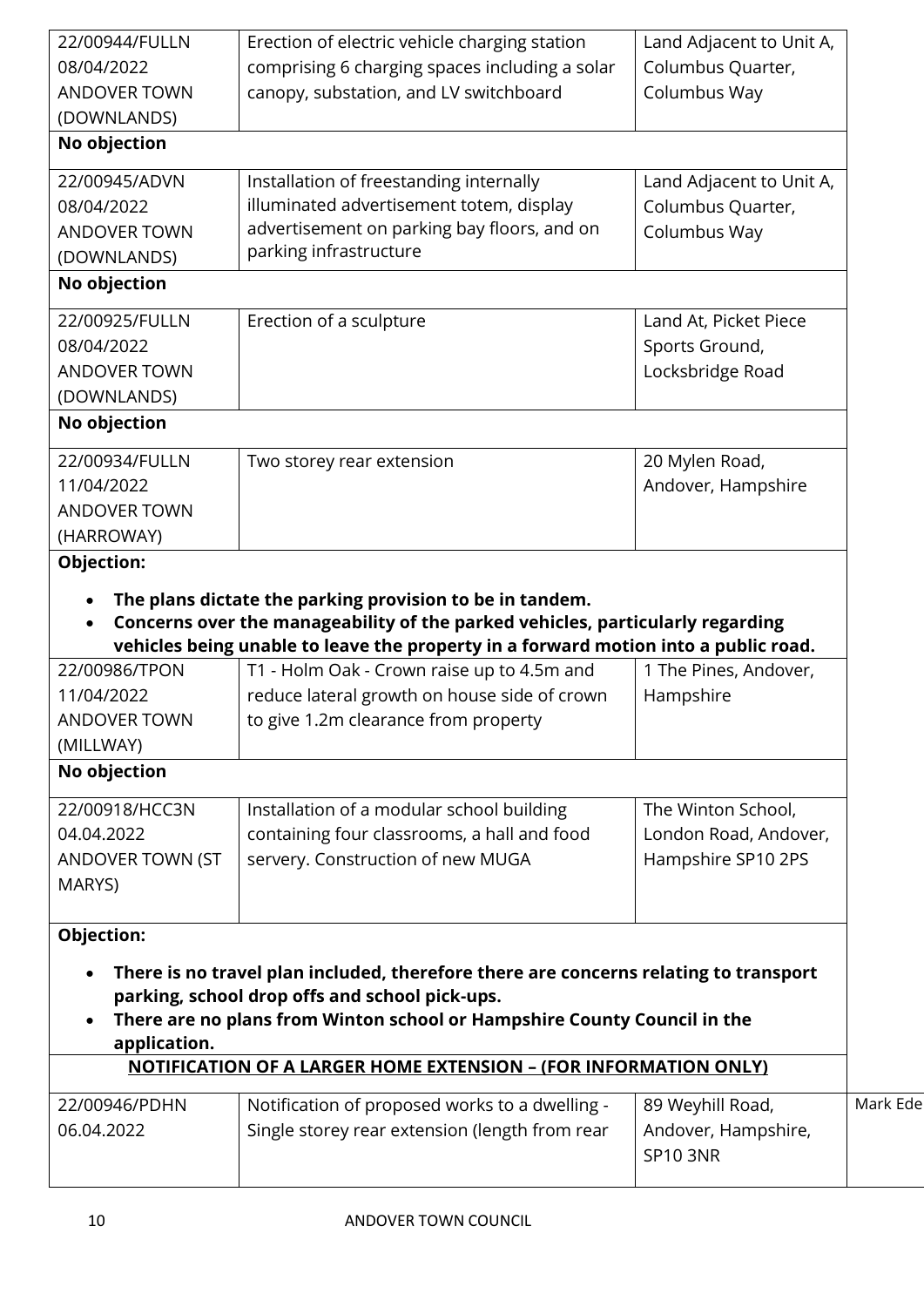| <b>ANDOVER TOWN</b> | wall of original dwellinghouse 5 metres, height  |                        |
|---------------------|--------------------------------------------------|------------------------|
| (MILLWAY)           | 2.89 metres, height to eaves 2.89 metres)        |                        |
| <b>Noted</b>        |                                                  |                        |
| 22/01048/TPON       | Sycamore – Crown reduce by up to 2m and          | 20 Leigh Gardens,      |
| 14/04/2022          | remove any major deadwood                        | Andover, Hampshire     |
| ANDOVER TOWN        |                                                  |                        |
| (WINTON)            |                                                  |                        |
| No objection        |                                                  |                        |
| 22/01025/CLPN       | Application for a lawful development certificate | 47 Lords Way, Andover, |
| 14/04/2022          | for proposed rear conservatory                   | Hampshire              |
| <b>ANDOVER TOWN</b> |                                                  |                        |
| (ROMANS)            |                                                  |                        |
| No objection        |                                                  |                        |

## **PC 223/043/22 Decision Notices**

The Decision notices for Lists of 12, 13 & 14 were noted.

## **PC 224/04/22 Consultation**

#### *Members made the following comments for the Construction of new MUGA at The Winton School:*

Members had already considered this under Minute reference PC 222/04/22. An additional comment was made as follows:

"The lights are to be switched of outside of useage time."

#### *Members made the following comments for the Special Engineering Difficulty Designation:*

This item was deferred to the next Planning Committee meeting.

## **PC 225/04/22 Street Naming**

There were no Street Naming Notifications received.

## **PC 226/04/22 Communications from Test Valley Borough Council**

Members noted the following Appeal notices: Application – 21/02696/FULLN Application – 21/00964/TPON

## **PC 227/04/22 Test Valley Borough Council – Northern Area Planning Committee**

Members noted that the Northern Area Planning Committee scheduled to be held on 21 April 2022,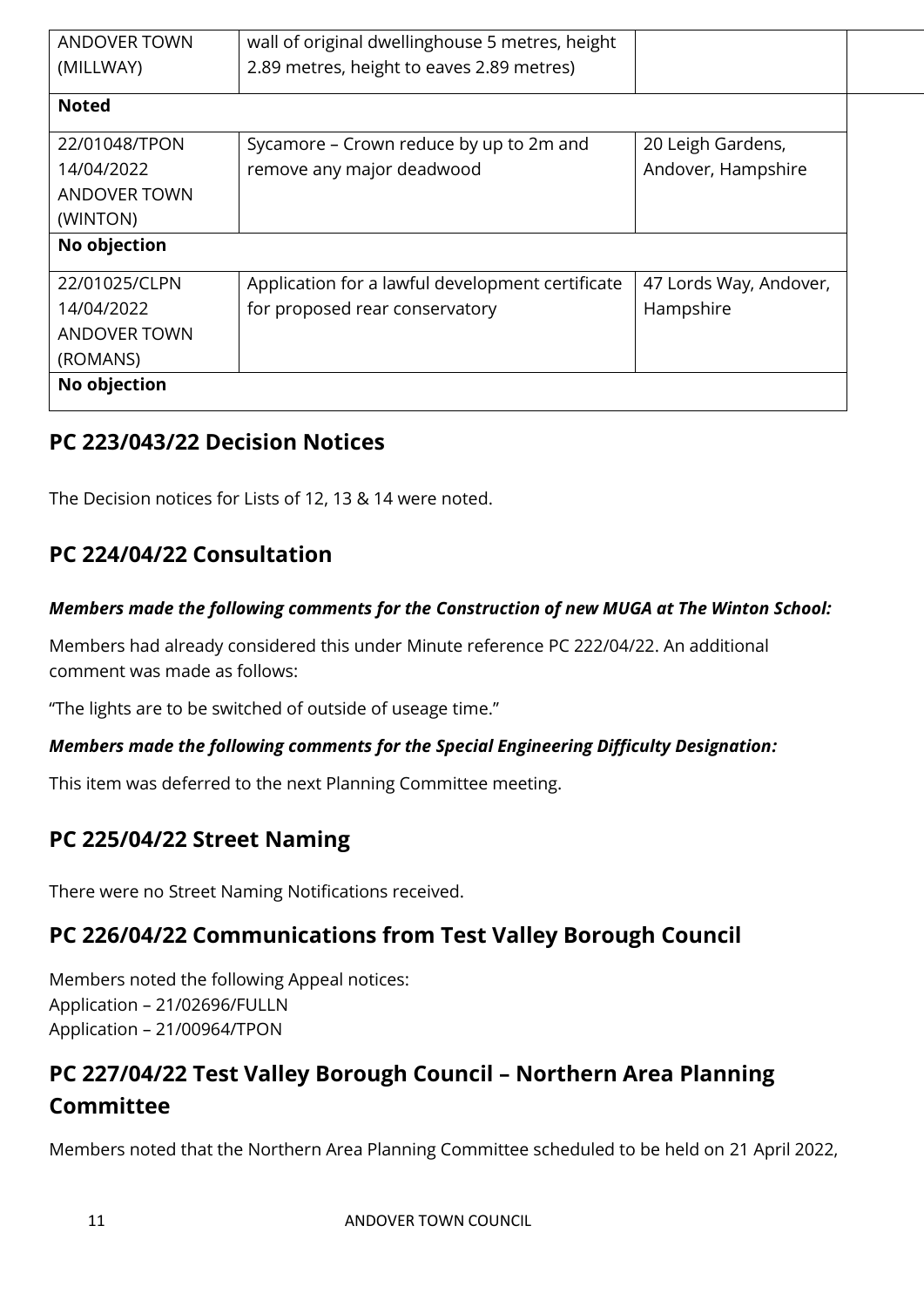had been cancelled.

## **PC 228/04/22 Communications from Hampshire County Council**

There were no communications received from Hampshire County Council.

## **PC 229/04/22 Street Trading Licences**

There were no Street Trading Licence applications received.

## **PC 230/04/22 Questions to Hampshire County Council and Test Valley Borough Council**

Members requested confirmation of the date of the Augusta Park L2 Development Public Consultation with Taylor Wimpey. An email was sent to Members on 21 April 2022 which confirmed the date as 4 May 2022, between 14.00hrs and 19.00hrs.

No other questions were presented in the meeting.

## **PC 231/04/22 Works Programme**

Members noted the Committee Work Programme.

The following items were requested to be added:

- Consultation Special Engineering Difficulty Designation
- Augusta Park L2 Development Public Consultation update.

## **PC 232/04/22 Date of Next Meeting**

Members noted the date of the next meeting: **Monday 9 May 2022,** at **The Lights, Andover, starting at 6.00pm.**

**The meeting closed at 6.32pm.**

CHAIRMAN ………………………………………………………… DATE ………………………………..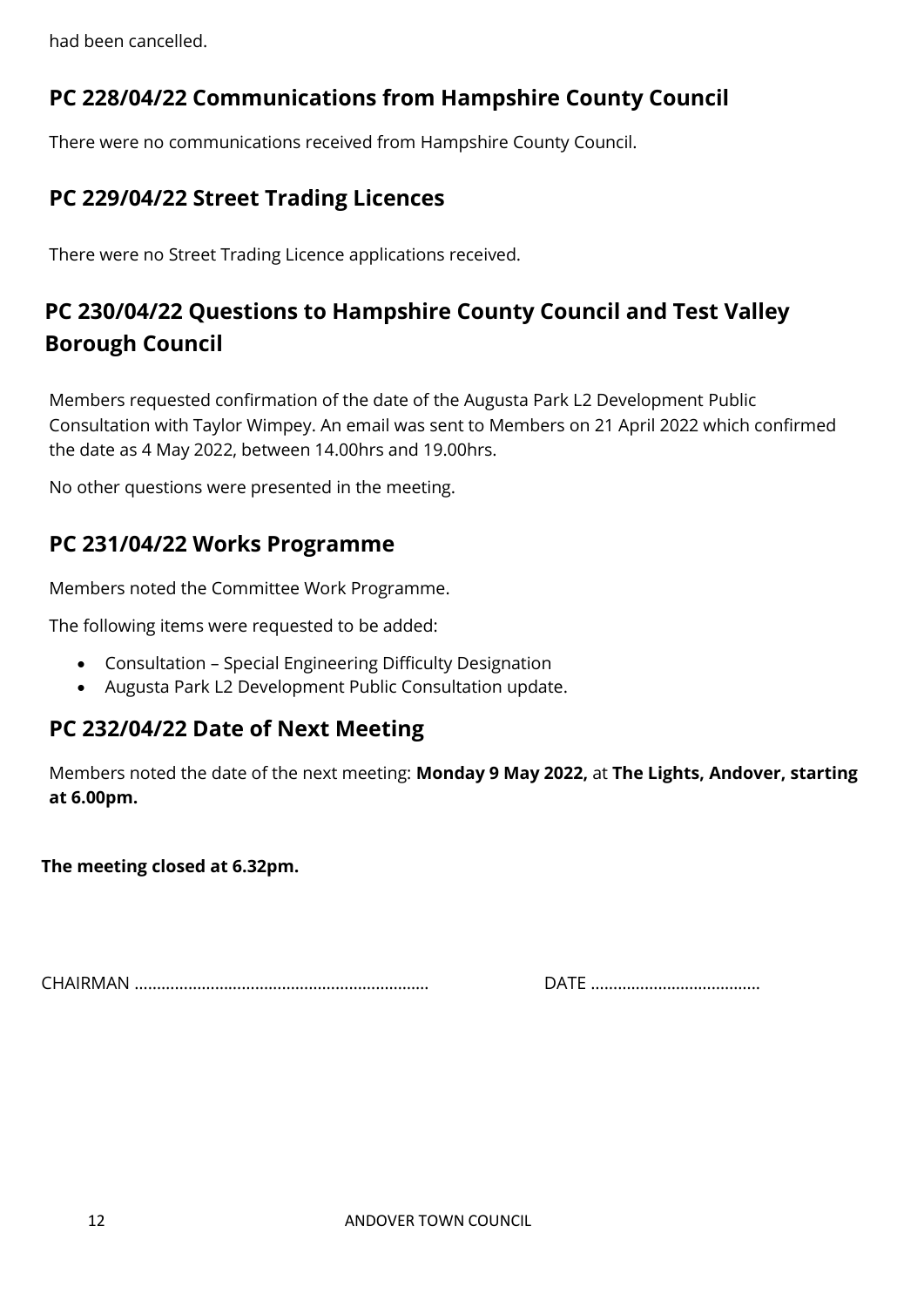#### **ANDOVER TOWN COUNCIL – PLANNING COMMITTEE AGENDA**

#### **9 May 2022**

#### **MEMBERS' INFORMATION LIST**

#### **15/04/2021 (List No. 15)**

#### **NORTHERN AREA PLANNING APPLICATIONS APPROVED/WITHDRAWN**

| PARISH/WARD                                  | APPLIC NO.     | <b>REGISTERED</b> | PROPOSAL<br><b>AND</b><br><b>LOCATION</b>                                                                                                    | <b>DECISION</b>                                | <b>DECISION</b><br><b>DATE</b> |
|----------------------------------------------|----------------|-------------------|----------------------------------------------------------------------------------------------------------------------------------------------|------------------------------------------------|--------------------------------|
| <b>ANDOVER</b><br><b>TOWN</b><br>(DOWNLANDS) | 22/00283/FULLN | 16.02.2022        | Conversion<br>of integral<br>garage,<br>installation<br>of window to<br>front<br>elevation -<br>6 Hartack<br>Close,<br>Andover,<br>Hampshire | PERMISSION subject<br>to conditions &<br>notes | 13.04.2022                     |
| <b>ANDOVER</b><br><b>TOWN</b><br>(MILLWAY)   | 22/00189/FULLN | 25.01.2022        | Single storey<br>rear<br>extension<br>with 2<br>rooflight's,<br>relocate side<br>door -<br>89 Weyhill<br>Road,<br>Andover,<br>SP10 3NR       | <b>WITHDRAWN</b>                               | 11.04.2022                     |

#### **NORTHERN AREA PLANNING APPLICATIONS REFUSED**

| <b>PARISH/WARD</b> | <b>APPLIC NO.</b> | <b>REGISTERED</b> | I PROPOSAL      | <b>DECISION</b> | <b>DECISION</b> | <b>REASONS</b> |
|--------------------|-------------------|-------------------|-----------------|-----------------|-----------------|----------------|
|                    |                   |                   | <b>AND</b>      |                 | <b>DATE</b>     |                |
|                    |                   |                   | <b>LOCATION</b> |                 |                 |                |
|                    |                   |                   |                 |                 |                 |                |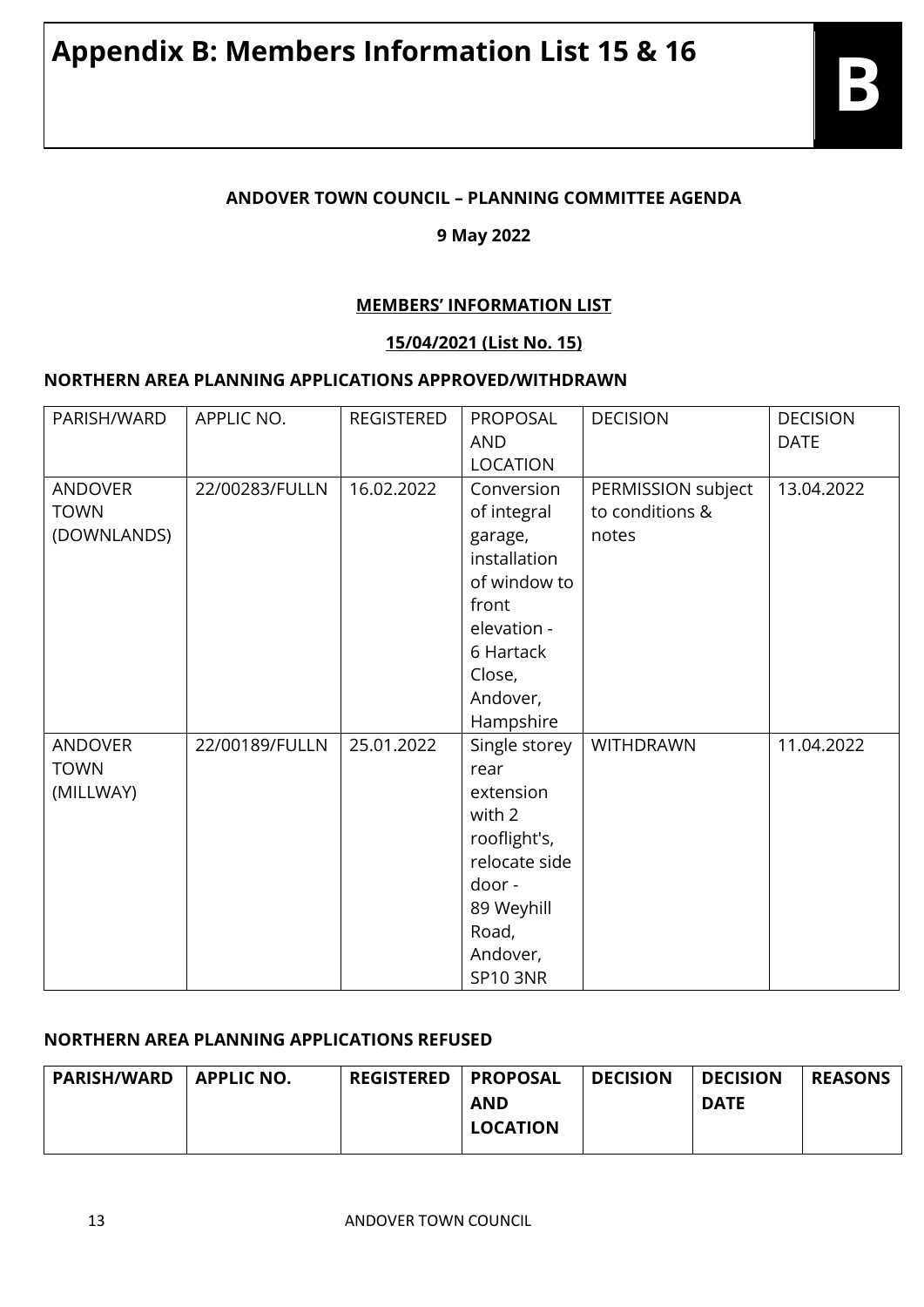| <b>ANDOVER</b> | 22/00038/ADVN | 13.01.2022 | Display of 1    | <b>REFUSE</b> | 12.04.2022 | See    |
|----------------|---------------|------------|-----------------|---------------|------------|--------|
| <b>TOWN</b>    |               |            | internally      |               |            | below. |
| (HARROWAY)     |               |            | illuminated     |               |            |        |
|                |               |            | external        |               |            |        |
|                |               |            | pylon sign -    |               |            |        |
|                |               |            | 27              |               |            |        |
|                |               |            | Hopkinson       |               |            |        |
|                |               |            | Way,            |               |            |        |
|                |               |            | Portway         |               |            |        |
|                |               |            | <b>Business</b> |               |            |        |
|                |               |            | Park,           |               |            |        |
|                |               |            | Andover         |               |            |        |
|                |               |            |                 |               |            |        |

01. The combination of the large mass of the proposed advertisement, together with its prominent location forwards of the building line, and its illumination, within the restrained commercial character of the surrounding business park, in the context of advertisements of a much simpler design and smaller mass, results in an advertisement which is overly prominent and does not complement the general characteristics of the locality, and would therefore have a negative impact on the appearance of the built and natural environment, contrary to Part 2(a) of Regulation 3 of the Town and Country Planning (Control of Advertisements) (England) Regulations 2007 and without due regard to paragraph 136 of the NPPF.

#### Note to applicant:

In reaching this decision Test Valley Borough Council (TVBC) has had regard to the National Planning Policy Framework and takes a positive and proactive approach to development proposals focused on solutions. TVBC work with applicants and their agents in a positive and proactive manner offering a preapplication advice service and updating applicants/agents of issues that may arise in dealing with the application and where possible suggesting solutions.

#### **NORTHERN AREA TREE/HEDGEROW APPLICATIONS APPROVED/WITHDRAWN**

| PARISH/WARD                               | APPLIC NO.    | <b>REGISTERED</b> | PROPOSAL<br>AND LOCATION                                                                                                                                                    | <b>DECISION</b>                            | <b>DECISION</b><br><b>DATE</b> |
|-------------------------------------------|---------------|-------------------|-----------------------------------------------------------------------------------------------------------------------------------------------------------------------------|--------------------------------------------|--------------------------------|
| <b>ANDOVER</b><br><b>TOWN</b><br>(WINTON) | 22/00599/TPON | 09.03.2022        | Pruning back of<br>Lime tree 1<br>metre from<br>power cables,<br>and pruning<br>back of Ash<br>tree 1 metre<br>from power<br>cables and<br>crown raising<br>to 5.5 metres - | CONSENT subject to<br>conditions and notes | 13.04.2022                     |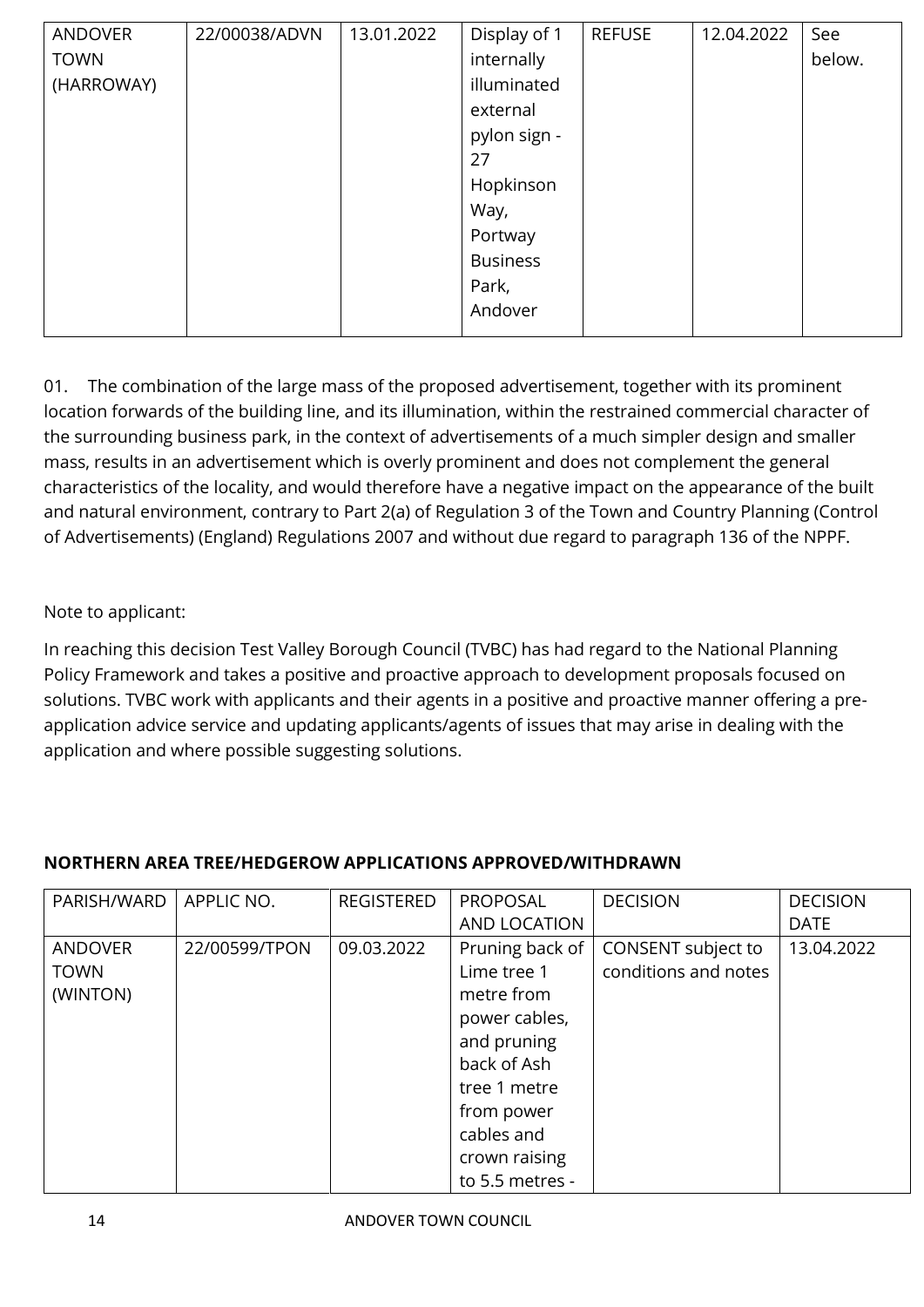|  | 84 Winchester  |  |
|--|----------------|--|
|  | Road, Andover, |  |
|  | Hampshire      |  |

#### **MEMBERS' INFORMATION LIST**

#### **22/04/2022 (List No.16)**

#### **NORTHERN AREA PLANNING APPLICATIONS APPROVED/WITHDRAWN**

| PARISH/WARD     | APPLIC NO.     | <b>REGISTERED</b> | PROPOSAL AND       | <b>DECISION</b>    | <b>DECISION</b> |
|-----------------|----------------|-------------------|--------------------|--------------------|-----------------|
|                 |                |                   | <b>LOCATION</b>    |                    | <b>DATE</b>     |
| <b>ANDOVER</b>  | 22/00332/FULLN | 09.02.2022        | Two storey rear    | <b>WITHDRAWN</b>   | 21.04.2022      |
| <b>TOWN</b>     |                |                   | and side           |                    |                 |
| (HARROWAY)      |                |                   | extensions -       |                    |                 |
|                 |                |                   | 40 Mylen Road,     |                    |                 |
|                 |                |                   | Andover,           |                    |                 |
|                 |                |                   | Hampshire          |                    |                 |
| <b>ANDOVER</b>  | 22/00426/FULLN | 17.02.2022        | Loft conversion    | <b>WITHDRAWN</b>   | 20.04.2022      |
| <b>TOWN</b>     |                |                   | with reduced       |                    |                 |
| (HARROWAY)      |                |                   | box dormer to      |                    |                 |
|                 |                |                   | side elevation     |                    |                 |
|                 |                |                   | and 4 rooflights,  |                    |                 |
|                 |                |                   | erect entrance     |                    |                 |
|                 |                |                   | porch to front     |                    |                 |
|                 |                |                   | elevation -        |                    |                 |
|                 |                |                   | 8 Tollgate Road,   |                    |                 |
|                 |                |                   | Andover,           |                    |                 |
|                 |                |                   | Hampshire          |                    |                 |
| <b>ANDOVER</b>  | 22/00591/FULLN | 02.03.2022        | Erection of        | <b>PERMISSION</b>  | 22.04.2022      |
| <b>TOWN</b>     |                |                   | replacement        | subject to         |                 |
| (HARROWAY)      |                |                   | conservatory at    | conditions & notes |                 |
|                 |                |                   | rear -             |                    |                 |
|                 |                |                   | 32 Upper Drove,    |                    |                 |
|                 |                |                   | Andover,           |                    |                 |
|                 |                |                   | Hampshire          |                    |                 |
| <b>ANDOVER</b>  | 22/00424/FULLN | 23.02.2022        | Alterations to     | <b>PERMISSION</b>  | 19.04.2022      |
| <b>TOWN (ST</b> |                |                   | the front (South)  | subject to         |                 |
| MARYS)          |                |                   | elevation, install | conditions & notes |                 |
|                 |                |                   | railings in front  |                    |                 |
|                 |                |                   | of the building to |                    |                 |
|                 |                |                   | facilitate         |                    |                 |
|                 |                |                   | conversion to      |                    |                 |
|                 |                |                   | residential use    |                    |                 |
|                 |                |                   | granted by prior   |                    |                 |
|                 |                |                   | consent under      |                    |                 |
|                 |                |                   | Class MA -         |                    |                 |
|                 |                |                   | 35 - 35C London    |                    |                 |
|                 |                |                   | Street, Andover,   |                    |                 |
|                 |                |                   | Hampshire          |                    |                 |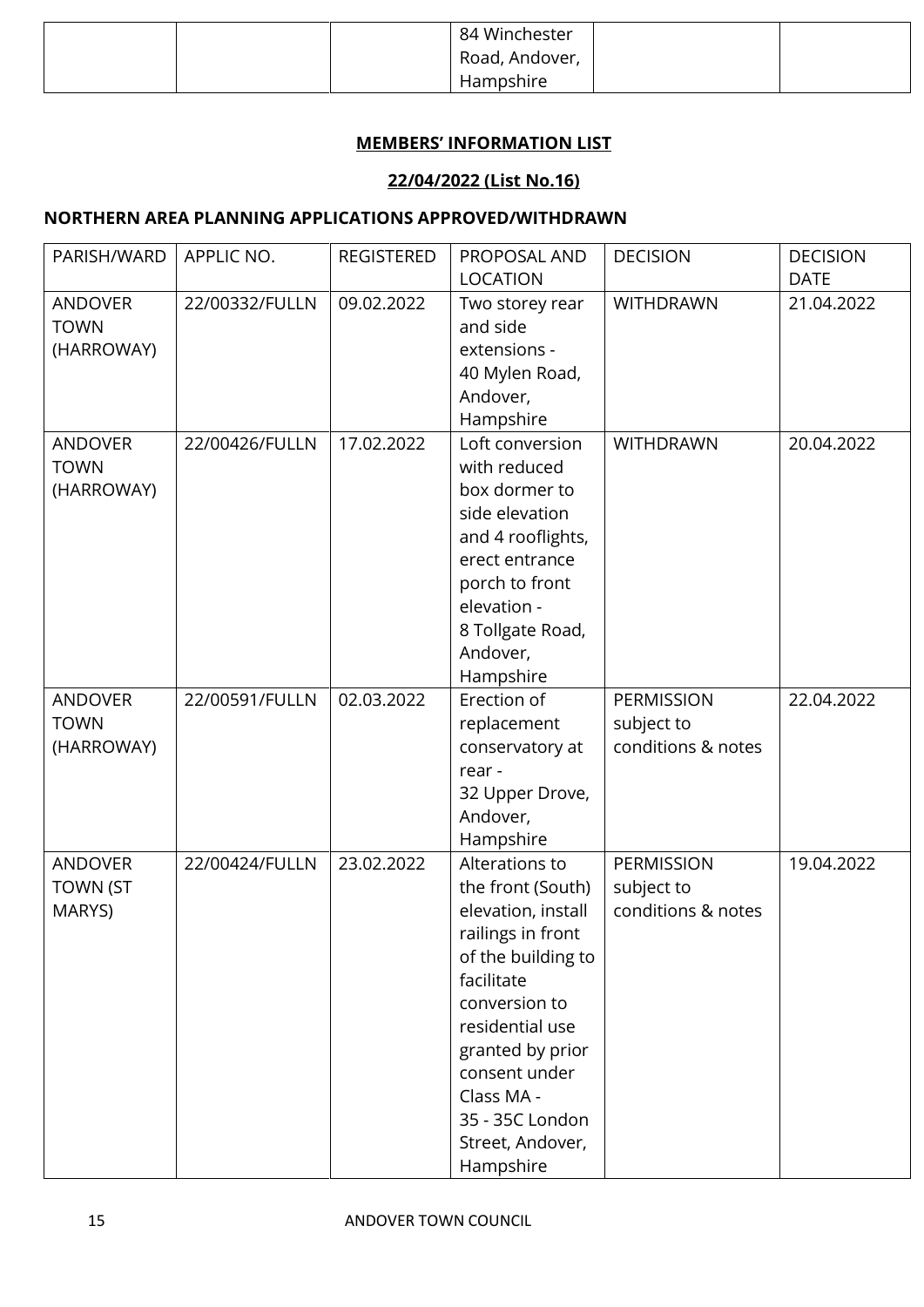# **Appendix C: Consultation – Special Engineering Difficulty Designation C**

From: Ackerman, Ian <ian.ackerman@hants.gov.uk> **Sent:** 08 April 2022 15:15 **To:** nationalhighwayssedconsultation@geoplace.co.uk <nationalhighwayssedconsultation@geoplace.co.uk>; Streetworks <streetworks@hants.gov.uk> **Subject:** National Highways Statutory Consultation - Special Engineering Difficulty Designation

#### **Statutory Consultation - Special Engineering Difficulty Designation**

National Highways (the agency responsible for the motorways and trunk roads) has commissioned a project to capture all the bridges and structures which interact with the local authority road network that they are responsible for maintaining. The purpose of this is to facilitate collaboration and coordination between local authorities, National Highways and utilities when works are taking place in and around those structures as prescribed in the New Roads and Street Works Act (NRSWA) (1991).

Whenever a utility company or highway authority (or any other body) is working in a street, work must be carried out with due care. Among other things, consideration needs to be given to the safety of

- · road users, the operatives on site and the general public
- any adjacent property
- the infrastructure of the street itself including any associated structures
- any apparatus carried under or over the street

A street can be given a formal designation of **Special Engineering Difficulty\*** and the criteria for designation of a street or structure as SED points to the risk of very serious consequences if damaged. By way of example, that could be the collapse of a structure or major loss of supply of utility services; that would have a direct effect on many people from the collapse or loss of supply, but there would also be significant delays to road users while the problem is sorted out and repairs completed.

\*Further information about Special Engineering Difficulties can be found in the following advice note released by the Highway Authorities & Utility Committee (HAUC) (UK): [http://static.hauc](https://protect-eu.mimecast.com/s/F-fHCkwMYukolC2SOUO?domain=static.hauc-uk.org.uk)[uk.org.uk/downloads/Advice\\_Note\\_No\\_2009-07.pdf](https://protect-eu.mimecast.com/s/F-fHCkwMYukolC2SOUO?domain=static.hauc-uk.org.uk) 

In real terms a designation of Special Engineering Difficulty is highly unlikely to impact residents, businesses or general road users. This designation is to alert any works promoter that there is a structure eg bridge, tunnel, culvert that may require additional precautions or provisions prior to carrying out any works and should prompt the works promoter to contact the asset owner prior to commencing works. The use of the street by day to day highway users will not change or be affected by this consultation, the structures are existing structures and the features of the street remain unchanged.

As prescribed in legislation across England and Wales, the designation of a street with Special Engineering Difficulty is subject to a formal 30 day consultation. Your organisation is a statutory consultee. Please see the attached supporting consultation documentation which includes an interactive pdf with a map-based schedule of Hampshire detailing: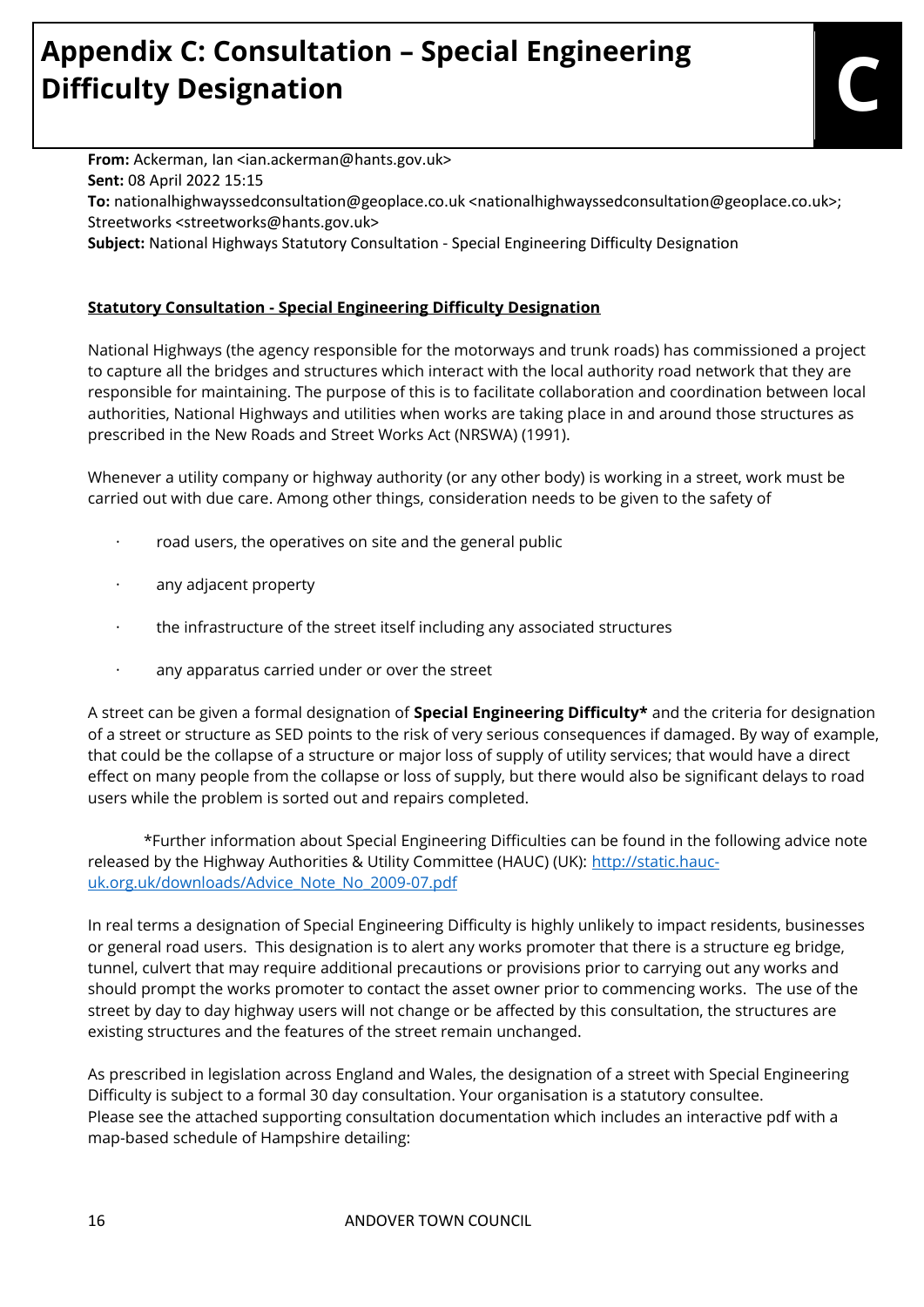- a. the location of bridges and structures that will be subject to the designation highway authority area
- b. streets that will be designated as having Special Engineering Difficulties

The consultation is due to complete on 11 May 2022. Pending the outcome of this formal consultation, the streets that have been identified in the attached documentation would be given a formal designation of Special Engineering Difficulty on 2 June 2022.

If you have any comments, concerns, or objections, to the proposed designations, please register these by the 11 May 2022 via email to [nationalhighwayssedconsultation@geoplace.co.uk](mailto:nationalhighwayssedconsultation@geoplace.co.uk) and a copy to streetworks@hants.gov.uk

Kind Regards,

#### **Ian Ackerman NRSWA Permit Scheme Manager / Traffic Manager**

Hampshire Highways

Tel: 0300 555 1388

Web: [www.hants.gov.uk/roads](https://protect-eu.mimecast.com/s/ZopeCm2X1FpkXcBpq37?domain=hants.gov.uk)

[@Hantshighways](https://protect-eu.mimecast.com/s/mrrSCnYJ2UXrwUZG0bS?domain=twitter.com)

[Click Here to Chat to ME on MS Teams](https://protect-eu.mimecast.com/s/gizgCrE7jhr4MtQDjMA?domain=teams.microsoft.com)



© Hampshire County Council 2017 | [Disclaimer](https://protect-eu.mimecast.com/s/8G8FCpRV4c9pkC2jHVw?domain=www3.hants.gov.uk) | [Privacy Statement](https://protect-eu.mimecast.com/s/XZ6WCqV8gu1JBCqYNLS?domain=www3.hants.gov.uk)